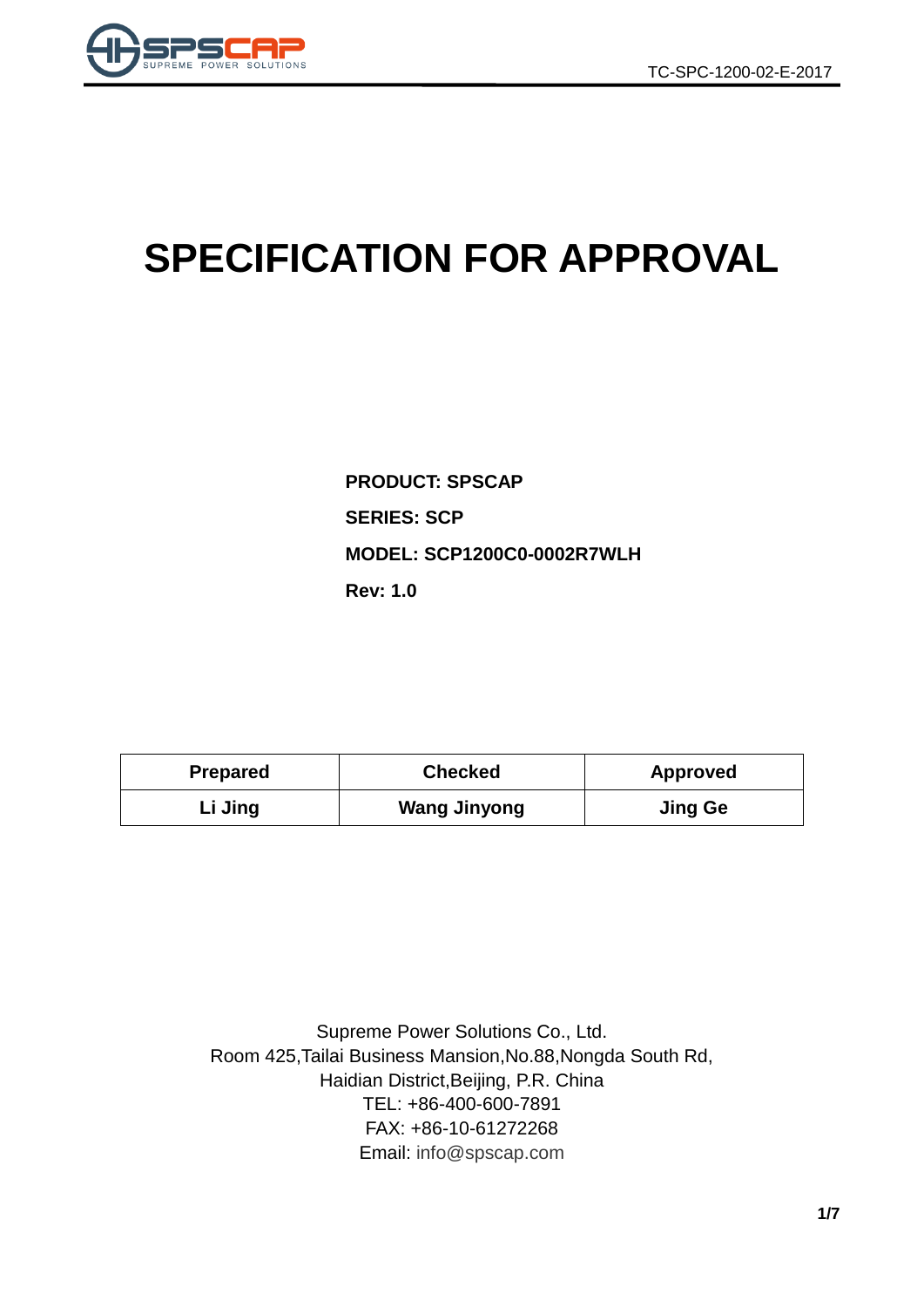

# **Contents**

| 1. |    |  |  |  |  |  |
|----|----|--|--|--|--|--|
| 2. |    |  |  |  |  |  |
|    | 1) |  |  |  |  |  |
|    | 2) |  |  |  |  |  |
| 3. |    |  |  |  |  |  |
| 4. |    |  |  |  |  |  |
| 5. |    |  |  |  |  |  |
| 6. |    |  |  |  |  |  |
|    | 1) |  |  |  |  |  |
|    | 2) |  |  |  |  |  |
|    | 3) |  |  |  |  |  |
|    | 4) |  |  |  |  |  |
| 7. |    |  |  |  |  |  |
| 8. |    |  |  |  |  |  |
| 9. |    |  |  |  |  |  |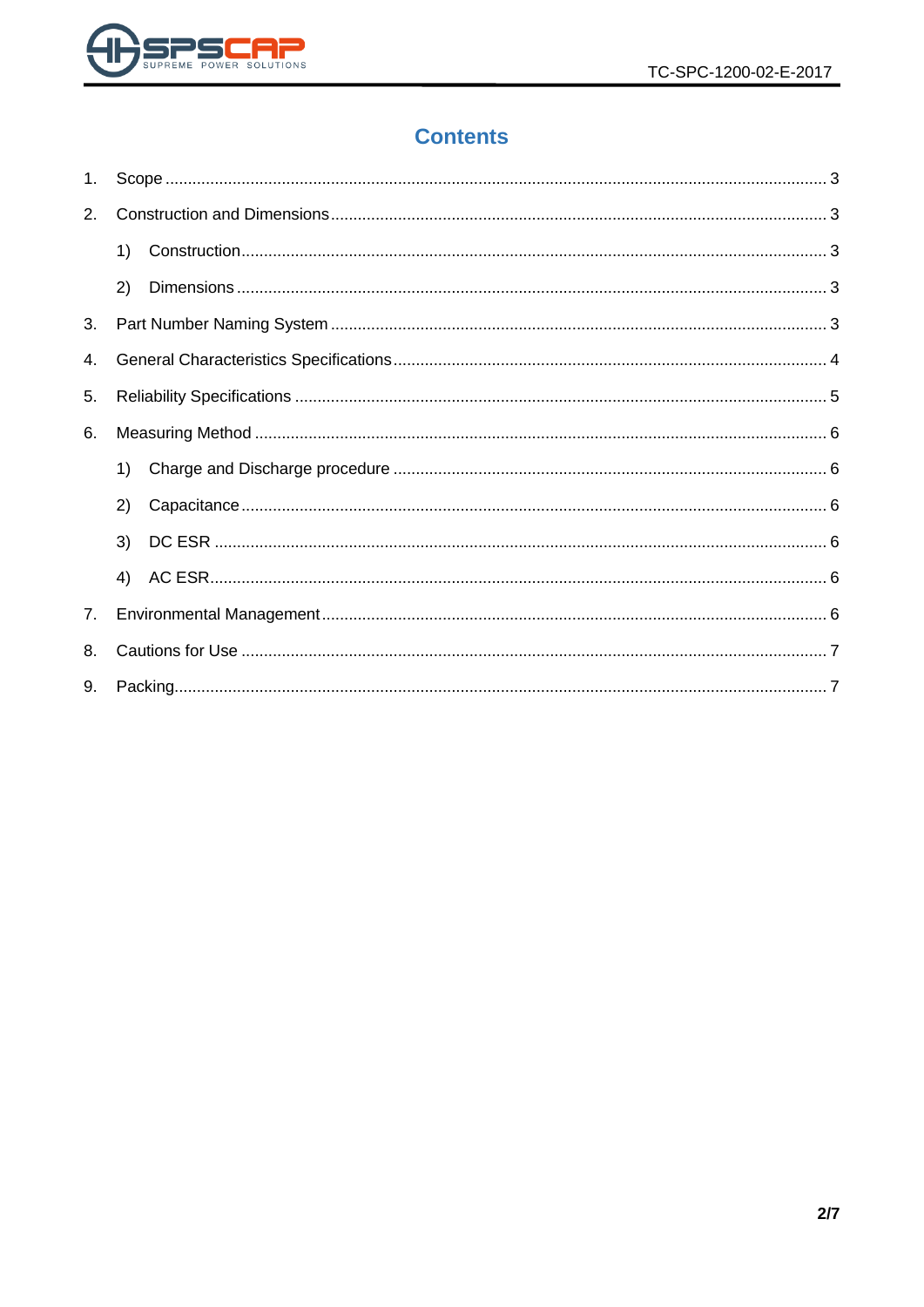

#### <span id="page-2-0"></span>**1. Scope**

These are the specifications of SPSCAP (Electric Double Layer Capacitor) which you are using, please review this document and approve it.

#### <span id="page-2-1"></span>**2. Construction and Dimensions**

#### <span id="page-2-2"></span>1) Construction

Inside structure: wound anode and cathode electrode with separator Outer structure: aluminum case, insulating sleeve

#### <span id="page-2-3"></span>2) Dimensions



|                     | Dimension(mm) |    |      |  |
|---------------------|---------------|----|------|--|
| Part Number         | D(Max.)       | -  |      |  |
| SCP1200C0-0002R7WLH | 60.8          | 74 | 80.4 |  |

#### <span id="page-2-4"></span>**3. Part Number Naming System.**

|   | <b>SCP</b>            | 1200                    | C |         | $\blacksquare$    | 0002 | R                      |         |    | <b>WLH</b>           |
|---|-----------------------|-------------------------|---|---------|-------------------|------|------------------------|---------|----|----------------------|
|   | <b>Product Series</b> | Nominal Capacitance (F) |   |         | Rated Voltage (V) |      | <b>Terminal Design</b> |         |    |                      |
| S | Single                | 1200                    |   | 1200    | Dash              | 0002 |                        |         | WL | <b>Welding Laser</b> |
| C | Cylindrical           |                         |   | Decimal |                   | R    |                        | Decimal |    |                      |
| Þ | Power                 |                         |   | 0.0     |                   |      |                        | 0.7     | Н  | <b>Improved Part</b> |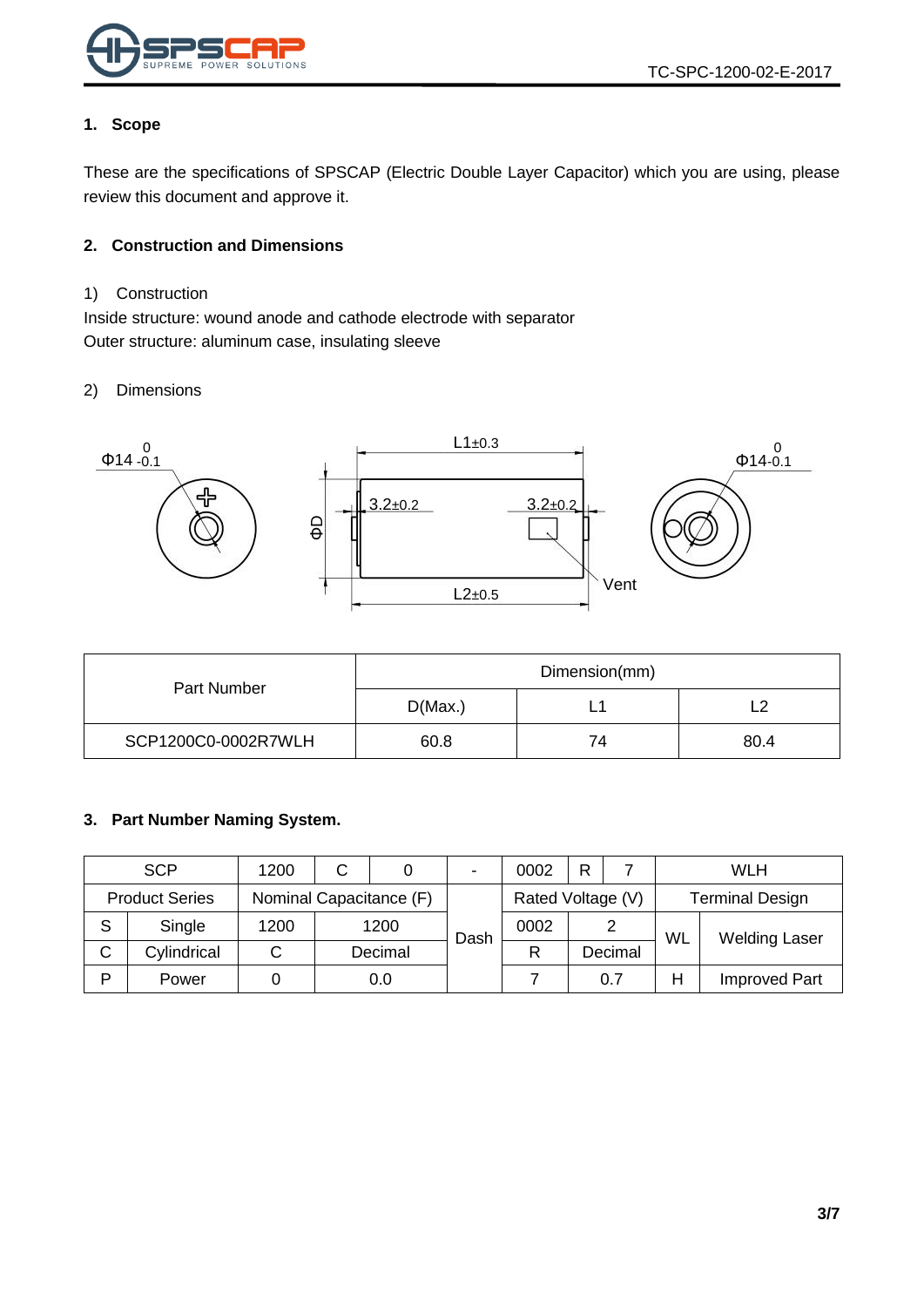

## <span id="page-3-0"></span>**4. General Characteristics Specifications**

| <b>Items</b>                                                 | <b>Specification</b> |  |  |
|--------------------------------------------------------------|----------------------|--|--|
| Rated Voltage (V DC)                                         | 2.7                  |  |  |
| Surge Voltage (V DC)                                         | 2.85                 |  |  |
| Operating Temp. (°C)                                         | $-40 \sim +65$       |  |  |
| Rated Capacitance (F)                                        | 1200                 |  |  |
| Capacitance Tolerance                                        | $-10\% \sim +20\%$   |  |  |
| ESR Max. (AC@1KHz, m $\Omega$ )                              | 0.40                 |  |  |
| ESR Max. (DC, $m\Omega$ )                                    | 0.58                 |  |  |
| Maximum Continuous Current (∆T=15°C, A)                      | 71                   |  |  |
| Maximum Continuous Current (ΔT=40°C, A)                      | 116                  |  |  |
| Maximum Peak Current (A) (1s)                                | 955                  |  |  |
| Max.LC (Room Temp. after 72hrs, mA)                          | 2.5                  |  |  |
| Typical Thermal Resistance (R <sub>th</sub> , Housing, °C/W) | 5.1                  |  |  |
| Typical Thermal Capacitance (C <sub>th</sub> , J/°C)         | 330                  |  |  |
| Weight (g)                                                   | 291                  |  |  |
| Energy Stored (WH)                                           | 1.22                 |  |  |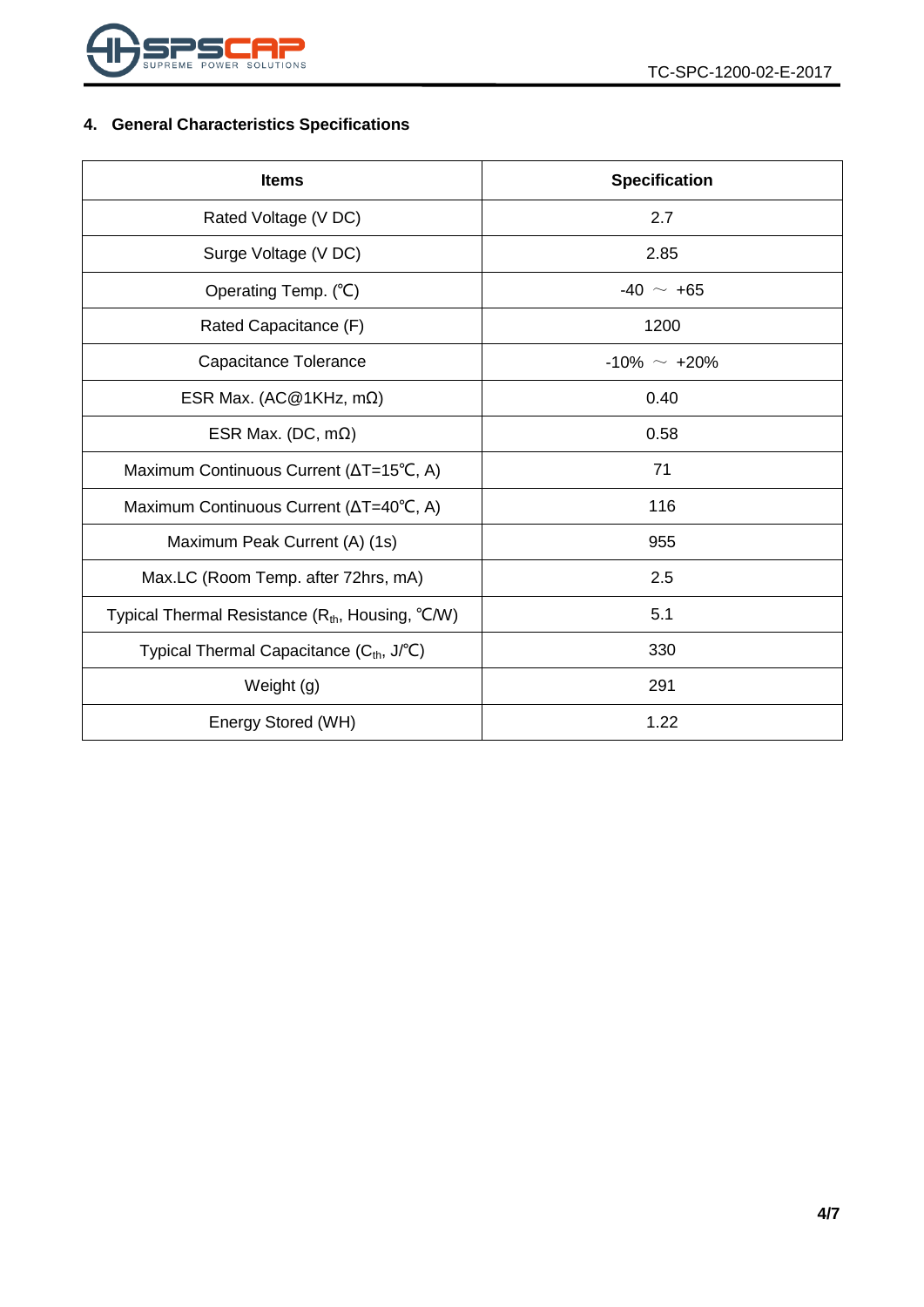

## <span id="page-4-0"></span>**5. Reliability Specifications**

| <b>Item</b>           |             |                                    | <b>Specification</b>                        | <b>Condition</b>                                                 |  |
|-----------------------|-------------|------------------------------------|---------------------------------------------|------------------------------------------------------------------|--|
|                       | Capacitance |                                    | Change within 5% of<br><b>Initial Value</b> |                                                                  |  |
|                       | <b>ESR</b>  | Step. 2                            | Less than 150% of spec<br>Value             | Step 1: +25±2°C,1h                                               |  |
| Temp.                 | Capacitance |                                    | Change within 5% of<br><b>Initial Value</b> | Step 2: $+65\pm2\degree$ C, 1h                                   |  |
| Characteristics       | <b>ESR</b>  | Step. 3                            | Less than 150% of spec<br>Value             | Step $3: -25 \pm 2^{\circ}C, 1h$                                 |  |
|                       | Capacitance |                                    | Change within 5% of<br><b>Initial Value</b> | Step 4: $-40\pm2^{\circ}C$ , 1h                                  |  |
|                       | <b>ESR</b>  | Step. 4                            | Less than 150% of spec<br>Value             |                                                                  |  |
|                       | Capacitance |                                    | <b>Initial Value</b>                        |                                                                  |  |
| <b>Vibration Test</b> | <b>ESR</b>  | <b>Initial Value</b>               |                                             | ISO16750-3 Table 14                                              |  |
|                       | Appearance  | <b>Not Marked Defect</b>           |                                             |                                                                  |  |
| <b>Thermal Cycle</b>  | Capacitance | <b>Initial Value</b>               |                                             | Temp.: -40°C ~ +65°C<br>Cycle times: 6<br>Test Time (One Cycle): |  |
|                       | <b>ESR</b>  | <b>Initial Value</b>               |                                             |                                                                  |  |
|                       | Appearance  |                                    | <b>Not Marked Defect</b>                    | $-40^{\circ}$ C 2hrs, +65 $^{\circ}$ C<br>2hrs, Temp change 2hrs |  |
|                       | Capacitance | Change within 20% of Initial Value |                                             | Temp.: +40±2°C                                                   |  |
| <b>Humidity Test</b>  | <b>ESR</b>  | Less than 200% of spec Value       |                                             | Humidity: 90-95%RH                                               |  |
|                       | Appearance  | <b>Not Marked Defect</b>           |                                             | Test Time: 240±8hrs                                              |  |
|                       | Capacitance |                                    | Change within 20% of Initial Value          | Temp.: $+65\pm2\degree C$                                        |  |
| DC Life               | <b>ESR</b>  | Less than 200% of spec Value       |                                             | Voltage: 2.7V                                                    |  |
|                       | Appearance  | <b>Not Marked Defect</b>           |                                             | Time: 1,500hrs                                                   |  |
|                       | Capacitance | Change within 20% of Initial Value |                                             |                                                                  |  |
| <b>Shelf Life</b>     | <b>ESR</b>  | Less than 200% of spec Value       |                                             | Temp.: +70±2°C<br>Time: 1,000hrs                                 |  |
|                       | Appearance  | <b>Not Marked Defect</b>           |                                             |                                                                  |  |
|                       | Capacitance | Change within 20% of Initial Value |                                             |                                                                  |  |
| Cycle Life            | <b>ESR</b>  |                                    | Less than 200% of spec Value                | Temp.: $+25\pm2$ °C<br>Cycles times: 1,000,000                   |  |
|                       | Appearance  | <b>Not Marked Defect</b>           |                                             |                                                                  |  |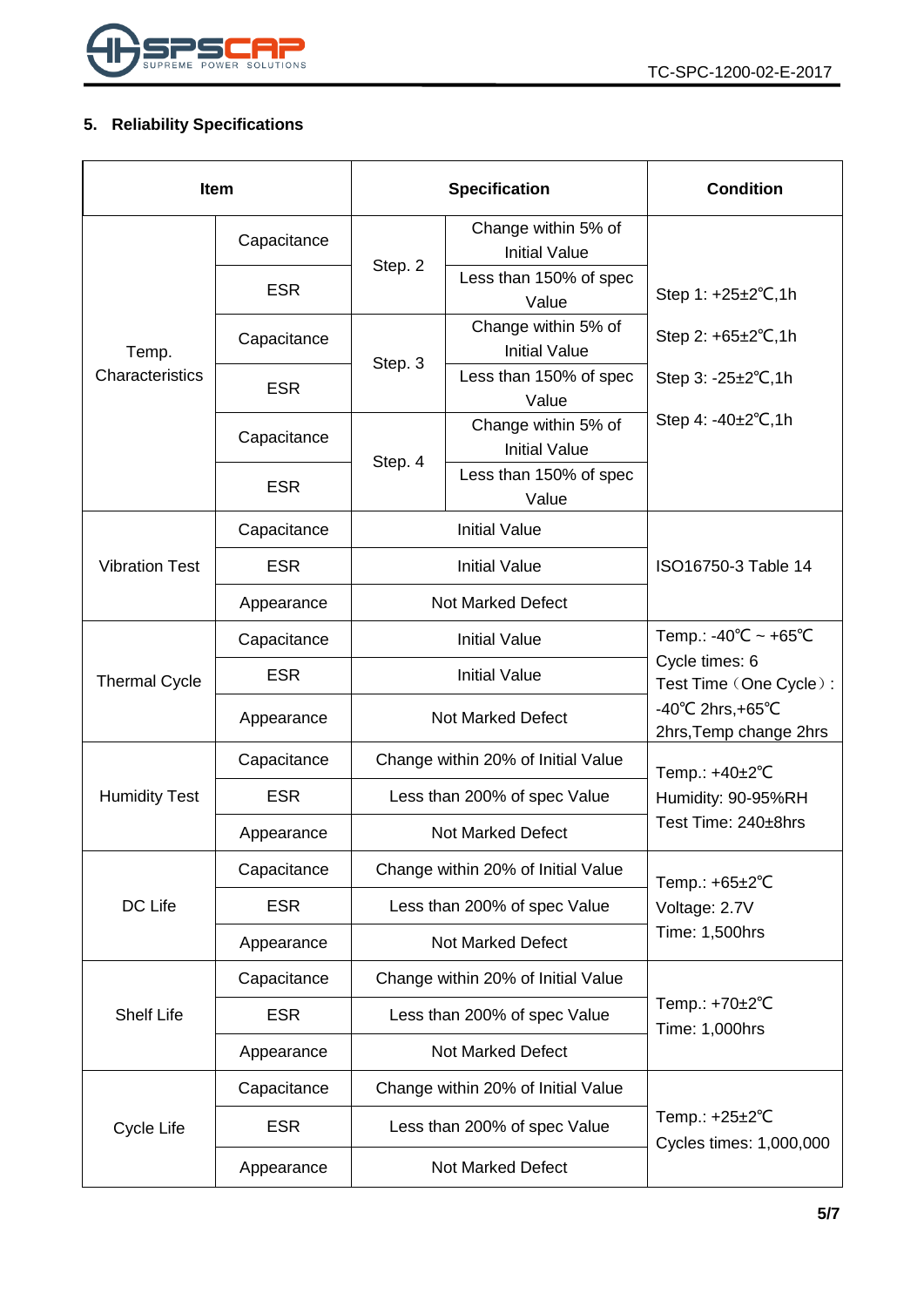

#### <span id="page-5-0"></span>**6. Measuring Method**

<span id="page-5-1"></span>1) Charge and Discharge procedure

(figure 6-1)

- A) Charge the capacitor using constant current I to rated voltage  $V_0$
- B) Keep rated voltage 5 min
- C) Discharge the capacitor using constant current I to half rated voltage, record discharge time  $T_1$ during voltage change from  $V_1$  to  $V_2$
- D) Rest 2-5s, record voltage change ΔV
- E) Discharge it to a very low voltage around 0.01V
- F)  $V_1=85\% V_0 V_2=50\% V_0$
- <span id="page-5-2"></span>2) Capacitance

Capactance

\n
$$
C = I^*T_1 / (V_1 - V_2)
$$
\nC: Capacitance (F)

\nI: Constant Discharge Current (A)

\n
$$
T_1
$$
\nDischarge Time (S)

\n
$$
V_1
$$
\n
$$
V_2
$$
\n
$$
V_3
$$
\n
$$
V_4 - V_2
$$
\nNotage Change (V)

\nDC ESR

\n
$$
T_1
$$
\n
$$
T_2
$$
\n
$$
T_3
$$
\n
$$
T_4
$$
\n
$$
T_5
$$
\n
$$
T_6
$$
\n
$$
T_7
$$

6-1

DC ESR=ΔV/I

DC ESR: DC Equivalent Series Resistance (Ω) ΔV: Voltage Change (V) I: Constant Discharge Current (A)

<span id="page-5-4"></span>4) AC ESR

<span id="page-5-3"></span>3)

Measure AC ESR using LCR meter Frequency: 1KHz Voltage: fully discharge

**REMARK: SPSCAP CAPACITORS SHOULD BE DISCHARGED WITH RESISTOR FOR 12 HOURS OR MORE BEFORE EACH TIME MEASUREMENT OF CAPACITANCE OR ESR.**

#### <span id="page-5-5"></span>**7. Environmental Management**

All SPSCAP products are RoHS compliant product.